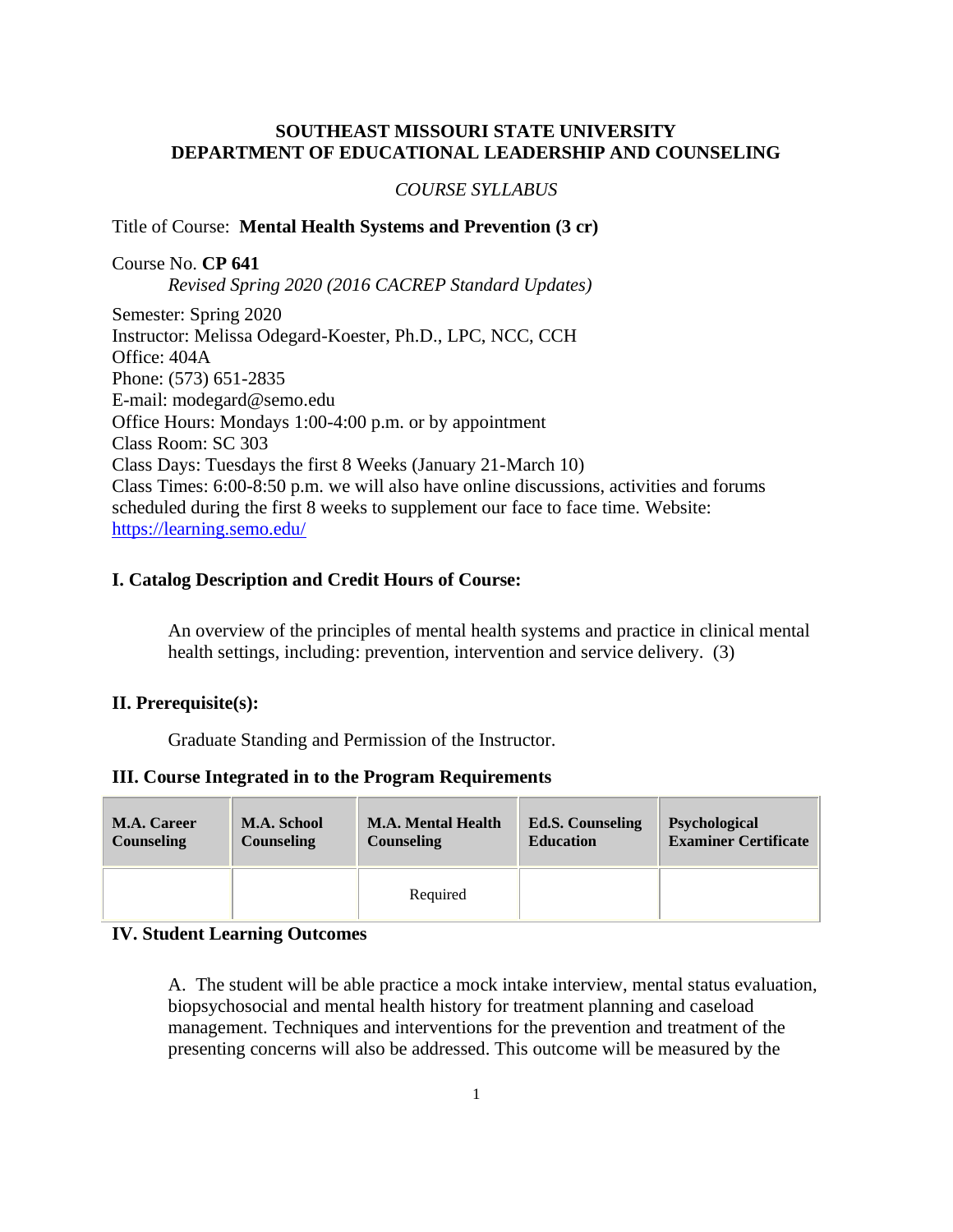Treatment Plan and Documentation Assignment (CACREP Standards, 2016: Clinical Mental Health Counseling (CMHC) Specialty Standards 5.c.3.a.b.).

B. The student will be able to increase their knowledge of legislation and government policy relevant to clinical mental health counseling and identify to advocate for persons with mental health issues. This outcome will be measured by the Mindful Counseling Advocacy through Active Campaigning Activity (CACREP Standards, 2016: Clinical Mental Health Counseling (CMHC) Specialty Standards 5.c.2.i. & 3.e.).

C. The student will be able to identify the range of mental health service delivery—such as inpatient, outpatient, partial treatment and aftercare—and the clinical mental health counseling services network. This outcome will be measured by the Critical Thinking Responses (CACREP Standards, 2016: Clinical Mental Health Counseling (CMHC) Specialty Standards 5.c.2.g.i. & 3.c-d.).

D. Can articulate how the course content was meaningful and described how it can be applied into their work as a Mental Health Counselor (MHC). This outcome will be measured by the Integrated Comprehensive Professional Counseling Portfolio (CPCP) and Key Assessment: Core/Specialty Area Integrated Reflection.

### **V. Course as Relates to External Requirements**

| <b>CACREP Requirements</b>            | <b>DESE Requirements</b> | LPC                 | <b>NBCC Requirements</b> |
|---------------------------------------|--------------------------|---------------------|--------------------------|
| (2016)                                | (2011)                   | <b>Requirements</b> |                          |
| Contextual Dimensions and<br>Practice |                          |                     |                          |

#### **VI. Course as Relates to External Standards**

#### **CACREP Standards (2016)**

Clinical Mental Health Counseling (CMHC) Specialty (5.C.) Standards:

2. Contextual Dimensions

- f. impact of crisis and trauma on individuals with mental health diagnoses
- g. impact of biological and neurological mechanisms on mental health
- i. legislation and government policy relevant to clinical mental health counseling

3. Practice

a. intake interview, mental status evaluation, biopsychosocial history, mental health history, and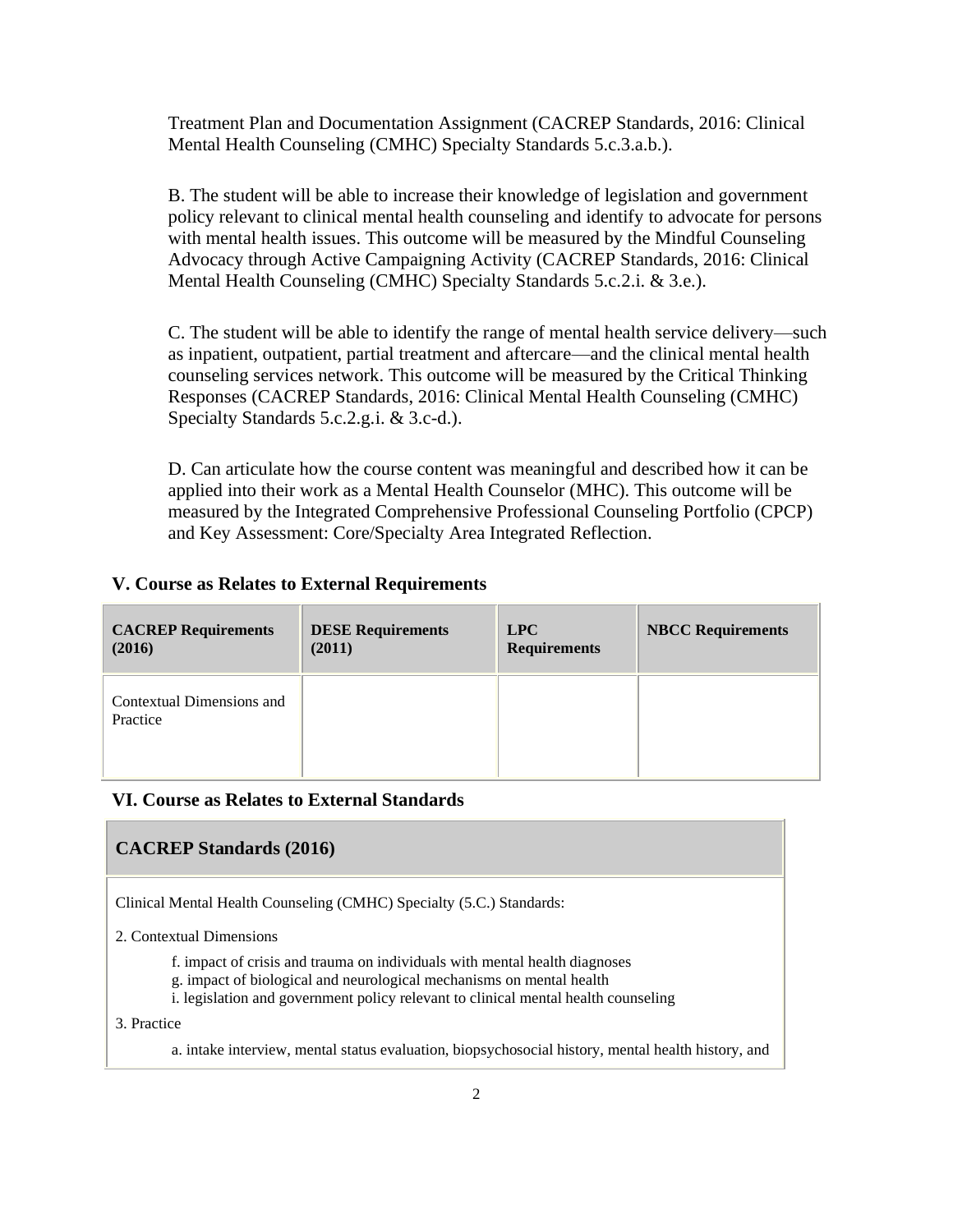psychological assessment for treatment planning and caseload management b. techniques and interventions for prevention and treatment of a broad range of mental health issues

c. strategies for interfacing with the legal system regarding court-referred clients

- d. strategies for interfacing with integrated behavioral health care professionals
- e. strategies to advocate for persons with mental health issues

**DESE Standards (2011)**

### **VII. Purposes or Objectives of the Course:**

- A. The students will gain an understanding about the knowledge and develop the skills for the practice of clinical mental health counseling including, but not limited to the following:
	- 1. the client characteristics of individuals served by institutions and agencies offering clinical mental health counseling services, including the effects of socioeconomic status, unemployment, aging, gender, culture, race, ethnicity, chronic illness, developmental transitions, and interpersonal, family, and community violence.
	- 2. the principles of program development and service delivery for a clientele based on assumptions of normal development including prevention, implementation of support groups, peer facilitation training, parent education, career information and counseling, and encouragement of selfhelp.
	- 3. the effective strategies for promoting client understanding of and access to community resources.
	- 4. the principles, models, and documentation formats of biopsychosocial case conceptualization and treatment planning.
	- 5. the effective strategies for client advocacy in public policy and government relations issues.
	- 6. recognizes the importance of family, social networks, and community systems in the treatment of mental and emotional disorders.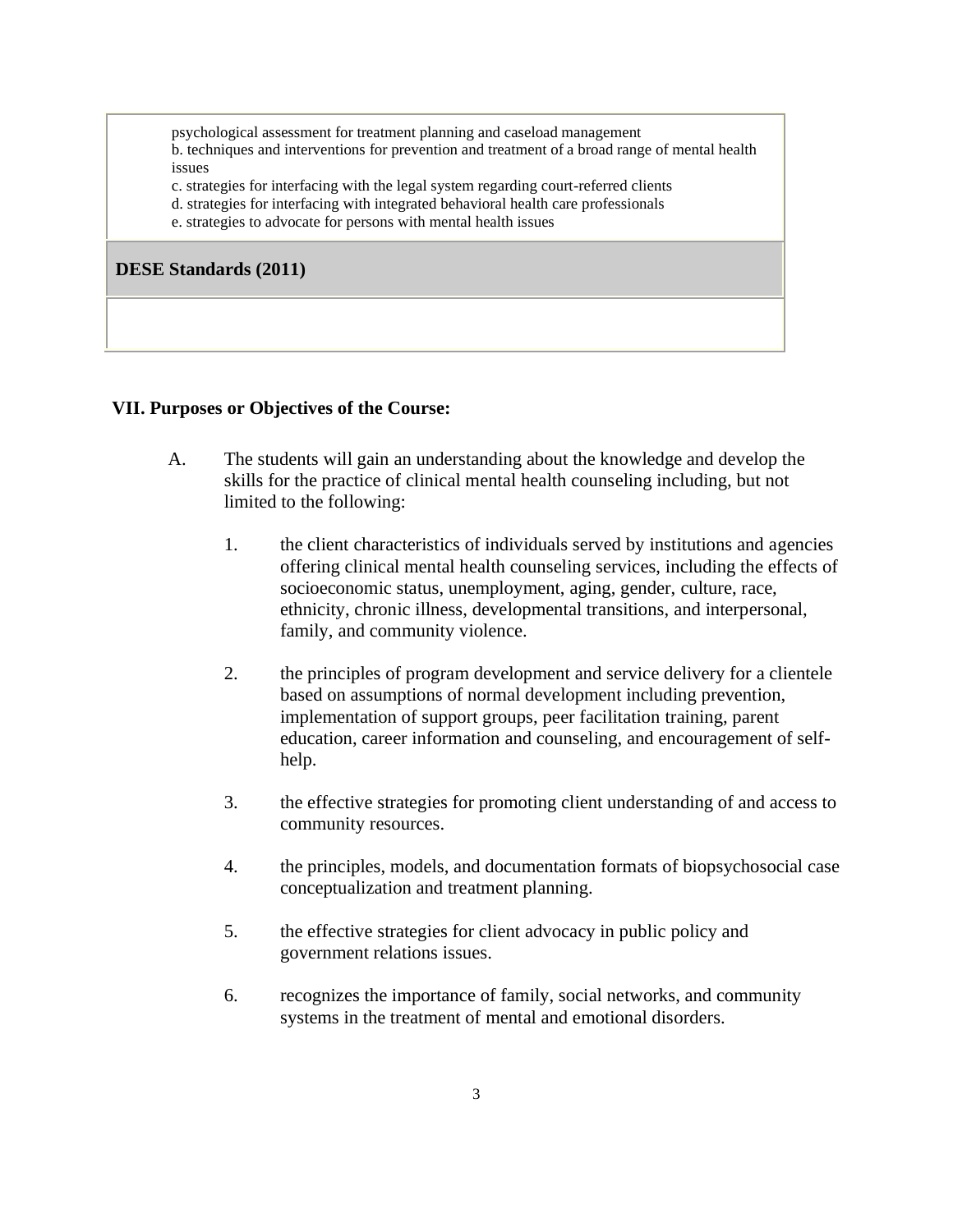| <b>VIII.</b> Course Content or Outline:                   | <b>Class Hours</b>                                         |    |
|-----------------------------------------------------------|------------------------------------------------------------|----|
| A.<br>Review of Development of the Mental Health Movement |                                                            | 3  |
|                                                           | Historical<br>1.                                           |    |
|                                                           | 2.<br>Philosophical                                        |    |
|                                                           | 3.<br>Societal                                             |    |
|                                                           | 4.<br>Cultural                                             |    |
|                                                           | 5.<br>Economic                                             |    |
|                                                           | 6.<br>Political                                            |    |
|                                                           | 7.<br>Ethical and Legal                                    |    |
| <b>B.</b>                                                 | General Principles of Clinical Mental Health Counseling    | 15 |
|                                                           | Intervention<br>1.                                         |    |
|                                                           | 2.<br>Consultation                                         |    |
|                                                           | 3.<br>Education                                            |    |
|                                                           | 4.<br>Outreach                                             |    |
|                                                           | 5.<br>Human Services Programs                              |    |
|                                                           | 6.<br><b>Networks</b>                                      |    |
|                                                           | Public<br>7.                                               |    |
|                                                           | 8.<br>Private                                              |    |
|                                                           | 9.<br>Volunteer                                            |    |
| $\mathcal{C}$ .                                           | <b>Counseling in Clinical Mental Health Settings</b>       | 12 |
|                                                           | <b>Comprehensive Mental Health Centers</b><br>1.           |    |
|                                                           | 2.<br><b>Community Counseling Center</b>                   |    |
|                                                           | 3.<br><b>Vocational Rehabilitation</b>                     |    |
|                                                           | 4.<br>Corrections                                          |    |
|                                                           | 5.<br><b>Youth Residential Facilities</b>                  |    |
|                                                           | Student Personnel in Higher Education<br>6.                |    |
|                                                           | 7.<br><b>Community Planning</b>                            |    |
|                                                           | 8.<br><b>Service Centers</b>                               |    |
|                                                           | <b>Youth Services</b><br>9.                                |    |
|                                                           | <b>Pastoral Counseling</b><br>10.                          |    |
|                                                           | 11.<br>Crisis Telephone Services                           |    |
| D.                                                        | <b>Current Issues of Clinical Mental Health Counselors</b> | 12 |
|                                                           | <b>Private Practice</b><br>1.                              |    |
|                                                           | 2.<br>Third Party Reimbursement                            |    |
|                                                           | 3.<br>Supervision                                          |    |
|                                                           | <b>Grant Writing</b><br>4.                                 |    |
|                                                           | 5.<br><b>Managed Care</b>                                  |    |
|                                                           | Others<br>6.                                               |    |
| Ε.                                                        | <b>Special Topics</b>                                      | 3  |
|                                                           | <b>Forensic Counseling</b><br>1.                           |    |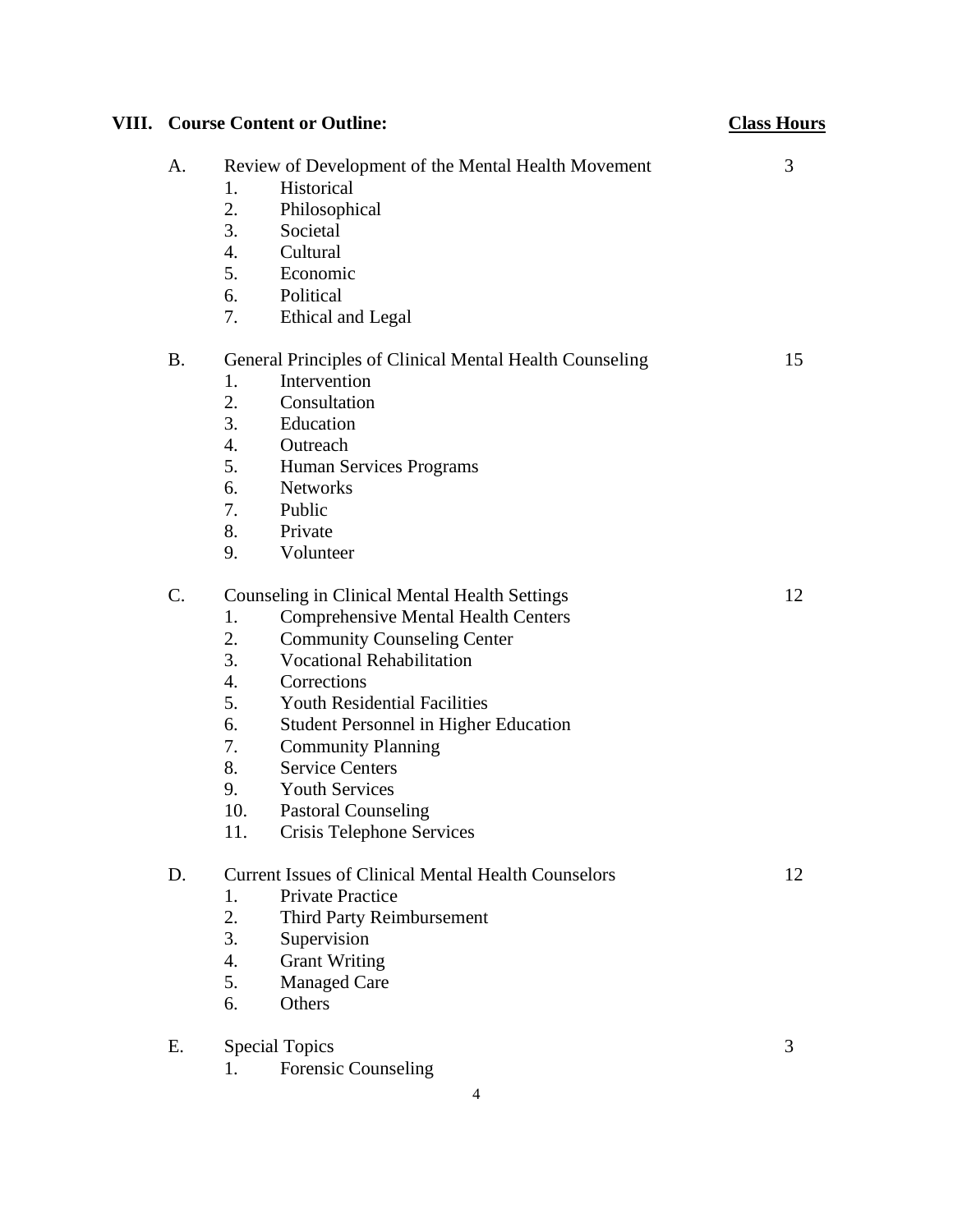- 2. Gerontological Counseling
- 3. Grief Counseling
- 4. Expressive Arts Interventions

# **IX. Required Textbook(s):**

- Johnson, S. L. (2018). *Therapist's guide to clinical intervention, Third Edition: The 1- 2-3's of treatment planning (practical resources for the mental health professional)*. San Diego, CA: Academic Press.
- Ratts, M. J., Toporek, R. L. and Lewis, J. A. (2010). *ACA Advocacy competencies: A social justice framework for counselors.* Alexandria, VA: American Counseling A Association

American Psychological Association (2020). *Publication Manual of the American* Psychological Association. (7<sup>th</sup> ed.). Washington, DC: Author

# **X. Expectations of Students:**

A. The student will actively participate in class.

- B. The student will complete the required readings and assignments.
- C. The student will demonstrate satisfactory performance on examinations.
- D. The student will respond to a variety of skill assessment techniques.

E. The student will know about and use a variety of technological strategies to enhance learning.

F. The student will apply legal and ethical standards in counseling.

# **XI. Basis for Student Evaluation**

### **Course Assignments:**

# **Treatment Plan and Documentation Assignment (20% of overall grade):**

Students will be responsible for applying the knowledge about biopsychosocial assessment, treatment planning, and documentation to a specific "client." You will identify a particular "client" and complete a comprehensive assessment, treatment plan, and one case note based on your knowledge of and interaction with the client. The criteria for each of these sections will be covered in class during our discussion of how to conduct assessment, treatment planning, and documentation. **If using a current client, please be certain to change the name and other identifying information to protect the confidentiality of the person.** If you are not currently working with any clients, please select someone with whom you feel comfortable and ask them to generate a presenting issue and some fictional history and issues. The Treatment Plan and Documentation Assignment is due on **February 18, 2020**. You will be able to upload this assignment to the Moodle course page.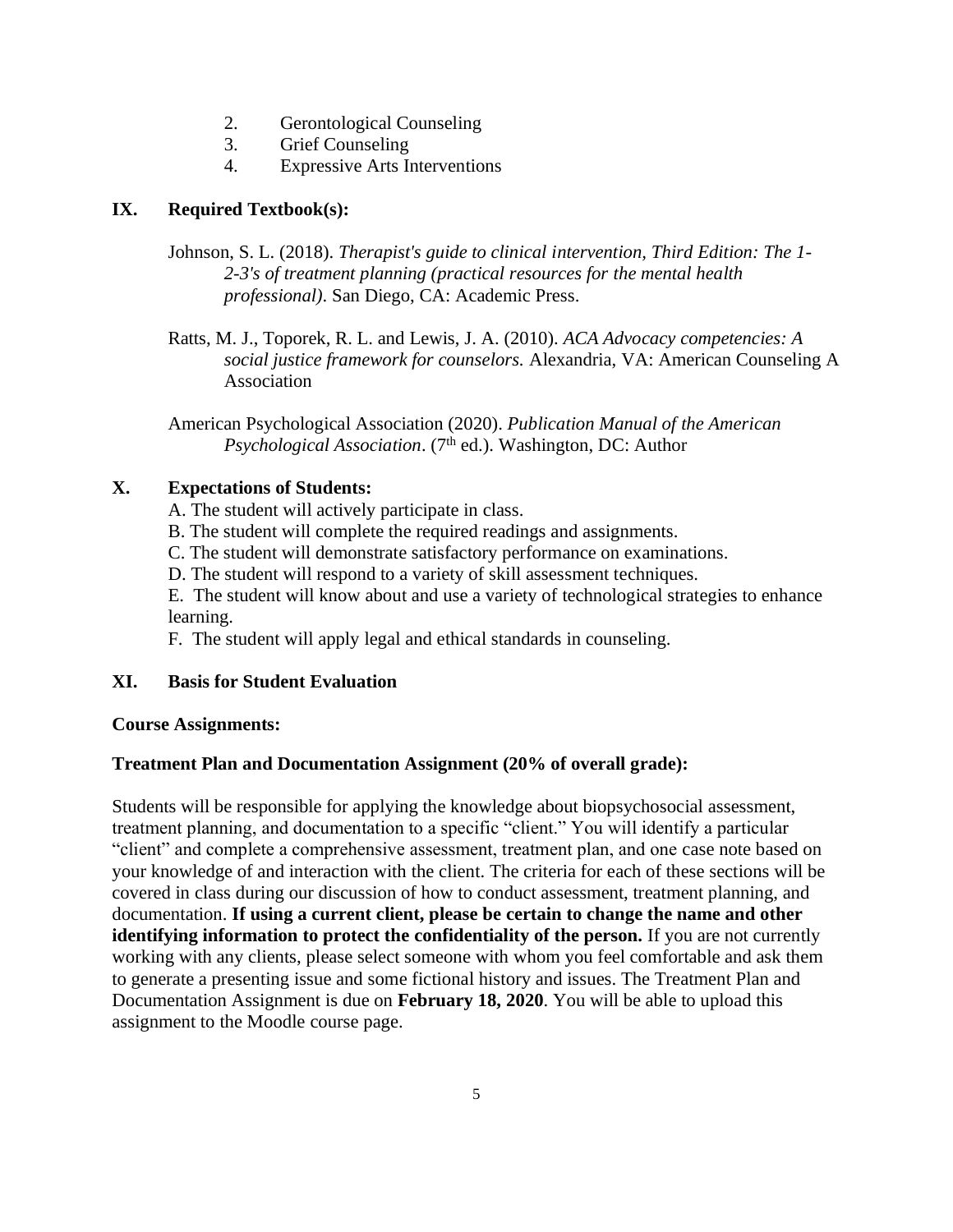**Critical Thinking Response/Integration (10% of overall grade):** Students will have six questions (approximately two per week: worth 5 points each) that pertain to different topics relating to community/mental health agency counseling. You will be expected to answer these questions and submit them by the following due dates:

**Question 1: due date January 28th Question 2: due date February 4th Question 3: due date February 11th Question 4: due date February 18 th Question 5: due date February 25th Question 6: due date March 3rd**

**A forum discussion will be provided for submission of your question and answer.**

**Written Assignment (20% of overall grade):** Students will complete one written assignment that addresses mental health issues/problems/trends that confront mental health counselors. These topics include, but are not limited to: family violence, substance abuse/process addictions, adolescent issues, parenting problems, sexual abuse (adult, adolescent, child). Articles are to be taken from a recent (2010 or later) scholarly journal. Empirical studies, literature reviews, and theoretical articles are all acceptable. The paper will be 4-6 pages in length, excluding title page and reference page. Please use APA format for your title page, body of paper and your reference page and cite appropriately. Plagiarism will result in an automatic failing grade. **Due Date: March 1st. There will be availability to submit your assignment on Moodle.**

### **Class/Forum Participation (5% of overall grade):**

Students will be expected to engage in classroom discussion and activities. If you are not present, you will not receive in class participation points. To receive participation credits in class, students will be expected to contribute to classroom discussion through facilitating questions and/or answering questions on multiple occasions throughout the duration of the face to face class times. *These participation points cannot be made up.*

#### **Mindful Counseling Advocacy through Active Campaigning Activity (15% of final grade):**

Following your thorough review of the literature and the suggested readings for this activity (hand out will be available via Moodle), you will be constructing a letter to your current district representative or state senator. You will construct a letter, no more than two pages, which highlights your concern and how you hope the representative/senator will consider/address this concern.

You will be graded on the following:

1. Accuracy and your ability to be succinct in your letter.

2. Creative suggestions as to why this particular issue should be of concern for the representative/senator (this will require background research on your representative/senator).

3. Citations support for your concern and your recommendations to address the concern.

4. Indication that you actually emailed your letter (usually you receive some type of generalized confirmation email upon sending your letter). You may copy and paste the email to the bottom of your letter when uploading or take a screen shot and submit.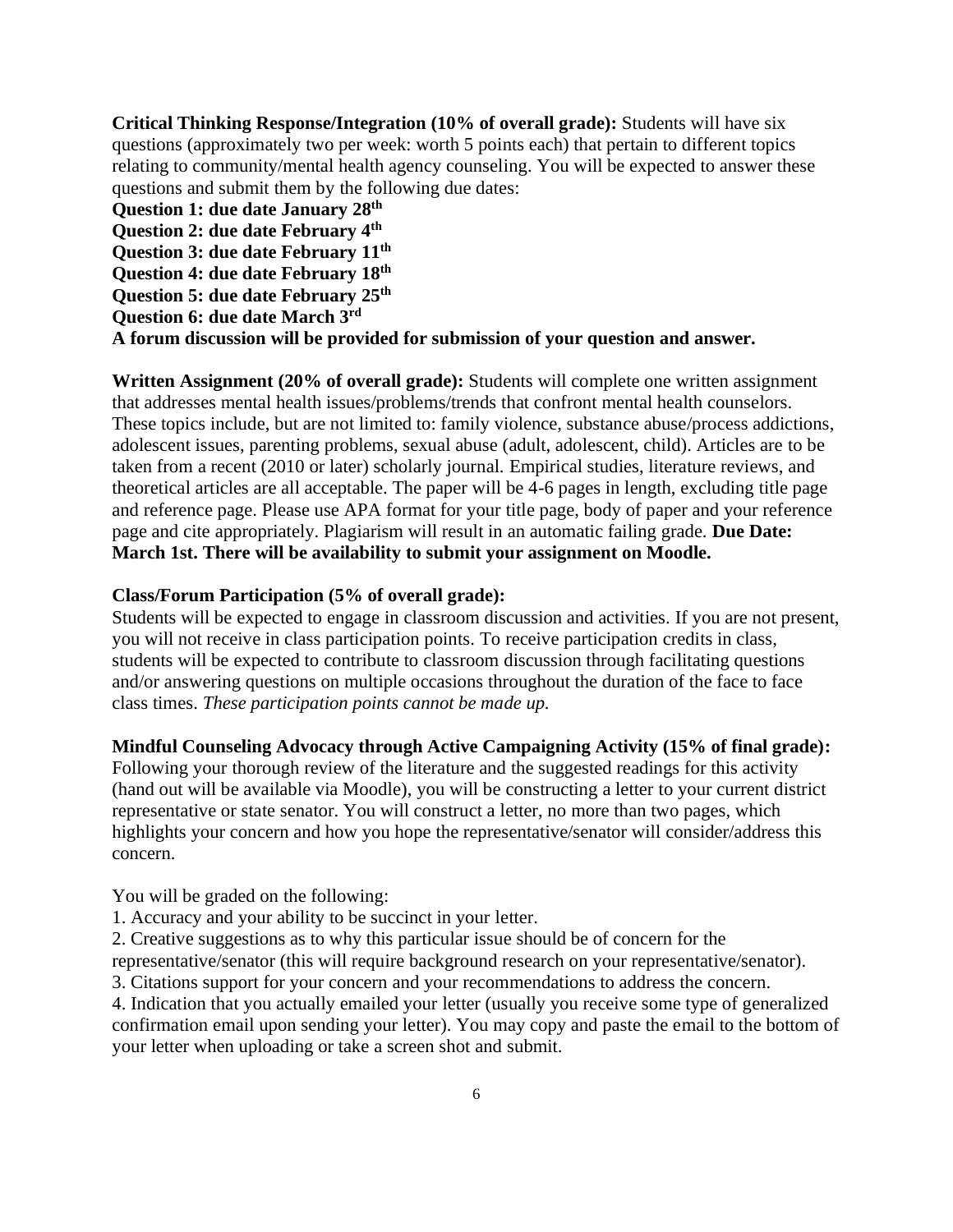**Class Reflection Paper-Final (10% of overall grade):** Each student is required to write and submit a  $2 - 4$  page reflection paper on what you learned from this class and how you plan to integrate class material in your work as a professional counselor (school or mental health setting). This paper can include descriptions of assignments that were particularly meaningful to you, key takeaways, and other points of interest as well as your plans to integrate your learning. This assignment also satisfies a requirement of the Integrated Professional Counseling Portfolio and can be uploaded in Moodle.

**Examination (20% of overall grade):** There will be one comprehensive exam, further information will be provided on our Moodle course page.

*Final letter grade:*  91% to 100% -- A 81% to 90% -- B 71% to 80% -- C 0% to 70% -- F

## **XII. Methods of instruction**

A combination of:

Classroom lectures and discussions Classroom experiential exercises Web-assisted instructions and tests/exams

## **XIII. Academic Honesty:**

Southeast Missouri State University expects all students, faculty and staff to operate in an honest and ethical manner. Academic dishonesty is a very serious offense because it undermines the value of your education and the education of others. Students who engage in academic dishonesty face significant penalties. Forms of academic dishonesty include, but are not limited to, plagiarism, cheating, contract cheating, misrepresentation, and other actions you take. Some of these are defined below:

• Plagiarism means passing off someone else's work as your own, whether it is intentional or unintentional.

• Cheating includes copying from another person or source of information to meet the requirements of a task.

- Contract cheating is paying someone else or a company to do your work.
- Misrepresentation means you are posing as someone else or someone else is posing as you to complete a task.

• Collusion means working with one or more people to cheat. If you help someone cheat or plagiarize you will face the same penalties.

For more information, visit the Responsible Redhawks Code of Conduct <http://www.semo.edu/responsibleredhawks/code-of-conduct.html> or the Faculty Handbook Section (D) on Academic Honesty<http://www.semo.edu/facultysenate/handbook/5d.html>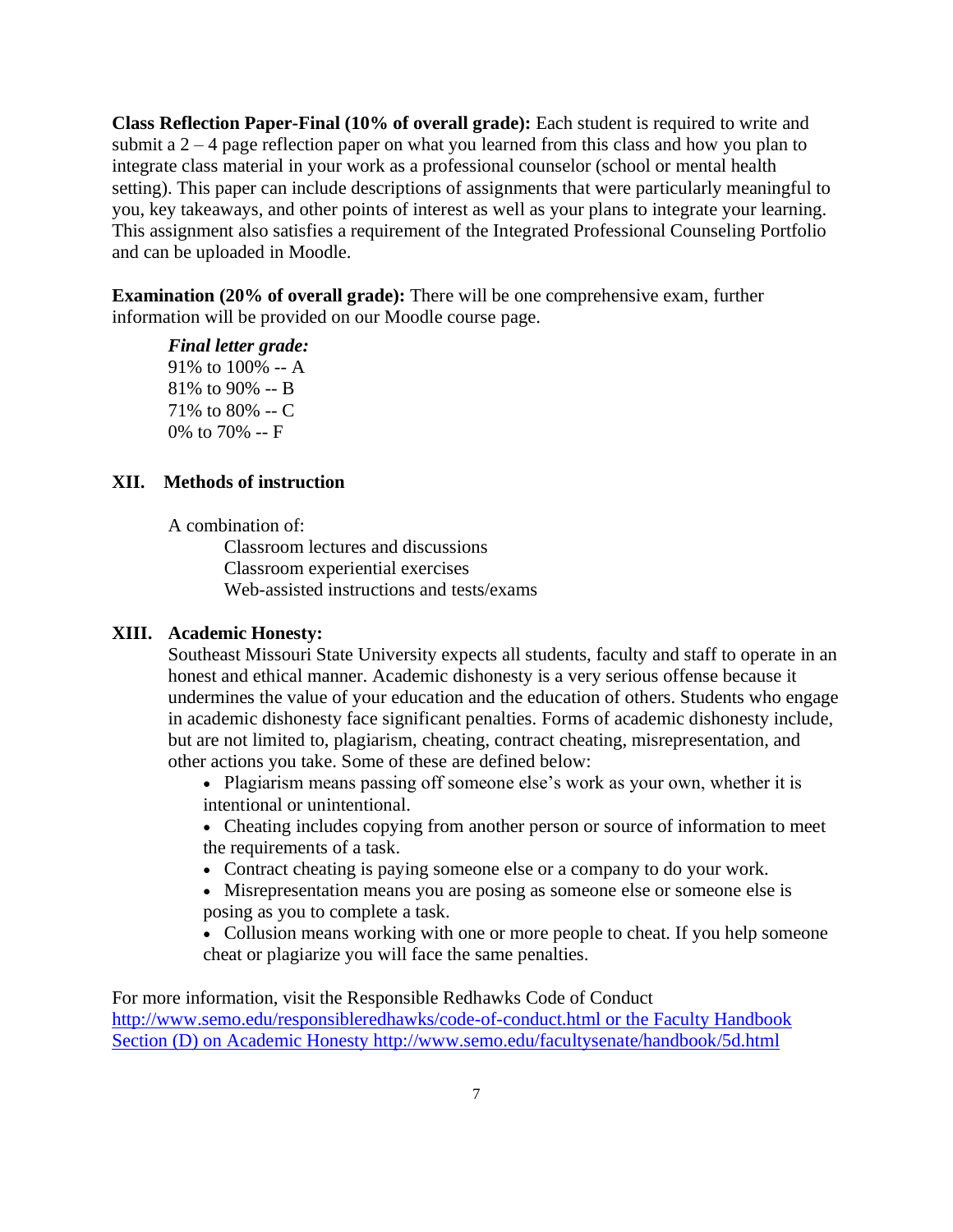### **XIV. Accessibility:**

Southeast Missouri State University and Disability Services are committed to making every reasonable educational accommodation for students who identify as people with disabilities. Many services and accommodations which aid a student's educational experience are available for students with various disabilities. Students are responsible for contacting Disability Services to register and access accommodations. Accommodations are implemented on a case by case basis. For more information, visit <http://www.semo.edu/ds/> or contact Disability Services at 573-651-5927.

# **XV. Civility:**

Your university experience is purposely designed to introduce you to new ideas, help you think effectively, develop good communication skills, evaluate information successfully, distinguish among values and make sound judgements. Doing this well requires respectful and courteous discussion among and between students and the instructor. Together, we must create a space where we acknowledge and respect others have different experiences, perspectives and points of view. Disagreements are likely. Mutual respect for one another and a willingness to listen are important. Remember, you are responsible for your behavior and actions. There is a no tolerance policy on bullying or harassment of any kind. Additional information on student conduct may be found at: <http://www.semo.edu/pdf/stuconduct-code-conduct.pdf?ver=1.0> and [http://www.semo.edu/pdf/Conduct\\_Faculty\\_Resource\\_Guide.pdf](http://www.semo.edu/pdf/Conduct_Faculty_Resource_Guide.pdf)

Further, it is to be expected that the instructor will treat all students with dignity and respect – it is also expected that the students will treat both the instructor and other students with this same respect. In order to facilitate this process more effectively, students are asked the following: 1) before class turn off all pagers and cell phones; 2) refrain from text messaging during class; 3) avoid distracting behavior (e.g. popping gum, noisy eating, and clipping fingernails); 4) minimize side conversations; and, 5) maintain respectful interactions. Finally, personal harassment of any kind will not be tolerated.

### **XVI. Counselor Dispositions**

Counselor Dispositions, as assessed within Counselor Education are guided by the central core of the Counseling Conceptual Framework. The beliefs and attitudes related to the areas of *competence, reflection and caring*, are the guiding influence with the eight foundational counselor dispositions assessed throughout the program. These are: 1) Genuineness, 2) Congruence, 3) Non-judgmental Respect, 4) Emotional Awareness, 5) Ethical Understanding, 6) Concreteness, 7) Empathy, and 8) Professional Commitment. See<https://semo.edu/psychology-counseling/accreditation.html> where the current student handbook can be accessed.

### **XVII. Mandatory Reporting:**

I will keep information you share with me confidential to the best of my ability, but as a professor I am legally required to share information about sexual misconduct and crimes I learn about to make our campus and community safe for everyone.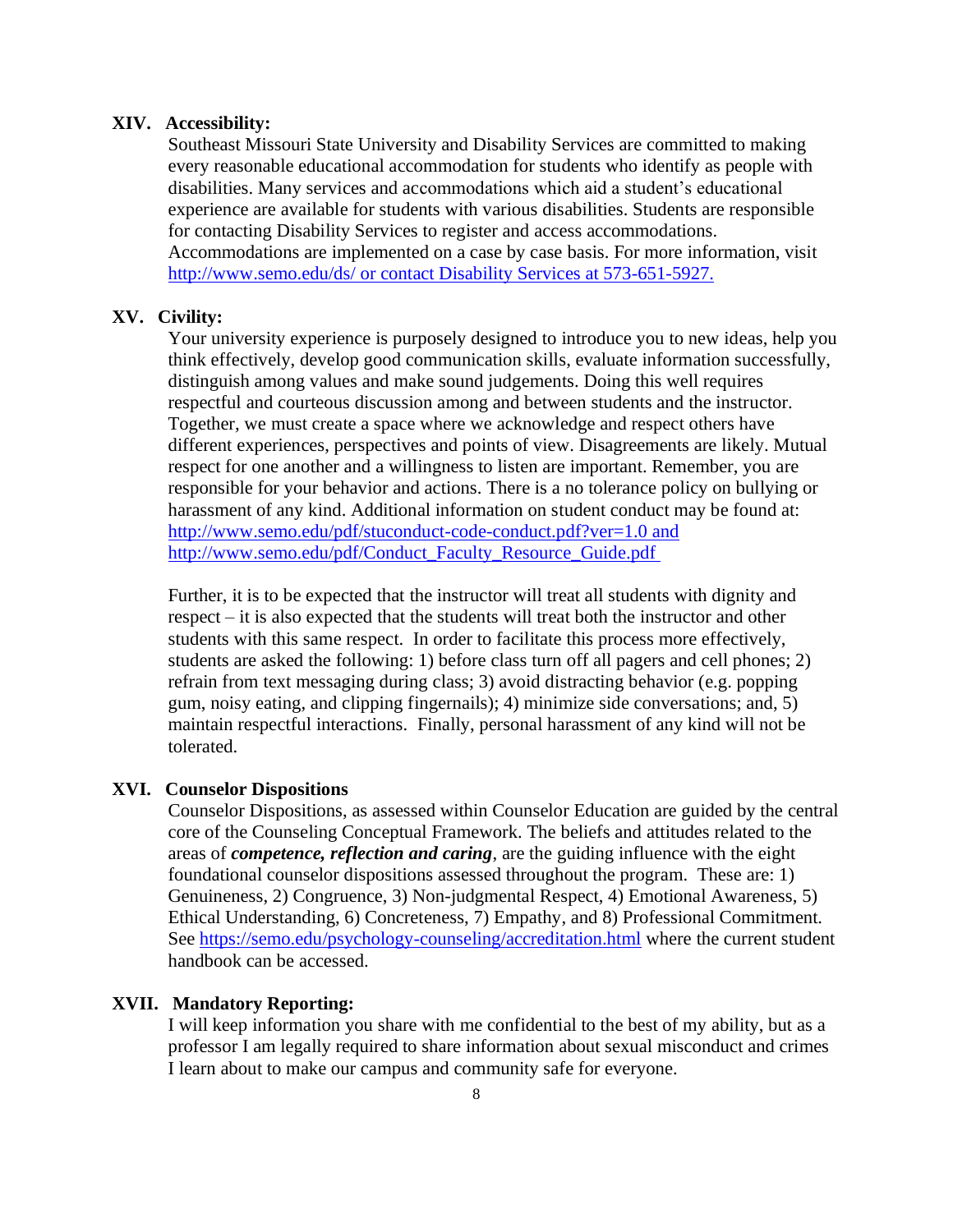# **XVIII. Student Success:**

This course uses SupportNET, Southeast's student success network, to improve communication between students, faculty and staff on campus. You'll get emails through SupportNET with information about resources or concerns. Please read these emails they are sent to help you succeed! You can access SupportNET through your portal, Moodle or directly at [supportnet.semo.edu](http://supportnet.semo.edu/) to see any academic alerts, ask for help and to access resources to support your success at Southeast.

# **XIX. Course Schedule**

| <b>Date</b> | <b>Topic</b>                                                                                                                                                             | <b>Readings</b>                                                                                                                                                          | <b>Standards Clinical</b><br><b>Mental Health</b>                                                            |
|-------------|--------------------------------------------------------------------------------------------------------------------------------------------------------------------------|--------------------------------------------------------------------------------------------------------------------------------------------------------------------------|--------------------------------------------------------------------------------------------------------------|
|             |                                                                                                                                                                          |                                                                                                                                                                          | Specialty (5.C.)                                                                                             |
| 01.21.20    | Introduction & Syllabus<br><b>Treatment Planning:</b><br>Goals, Objectives,<br>Interventions<br><b>Critical Thinking</b><br><b>Response 1 Due</b><br><b>January 28th</b> | Johnson: Chapter 1: pgs. 1-49<br>Ratts, etc.: Chapters 1-3                                                                                                               | Overview of standards<br>covered based on<br>syllabi topics and all<br>standards: 2.f.g.i. $\&$<br>$3.a.-e.$ |
| 01.28.20    | <b>Treatment Planning:</b><br>Goals, Objectives,<br>Interventions<br><b>Critical Thinking</b><br><b>Response 2 Due</b><br>February 4th                                   | Johnson: Chapter 1: pgs. 50-130<br>Ratts, etc. text: pick two chapters<br>from Section II: Advocacy Across<br>Populations to discuss in class.<br>(participation points) | 3.d.                                                                                                         |
| 02.04.20    | Assessing Special<br>Circumstances<br><b>Critical Thinking</b><br><b>Response 3 Due</b><br>February 11 <sup>th</sup>                                                     | Johnson: Chapter 2: pgs. 131-194<br>Ratts, etc. text: pick one chapters<br>from Section II: Advocacy Across<br>Settings to discuss in class.<br>(participation points)   | $2.f. \&g. 3.a.$                                                                                             |
| 02.11.20    | <b>Assessing Special</b><br>Circumstances<br><b>Treatment Planning</b><br>and Documentation<br><b>Assignment Due</b><br>February 18th<br><b>Critical Thinking</b>        | Johnson: Chapter 2: pgs. 195-276                                                                                                                                         | $2.i.\&3.a.b.$                                                                                               |

# **TENTATIVE SCHEDULE**